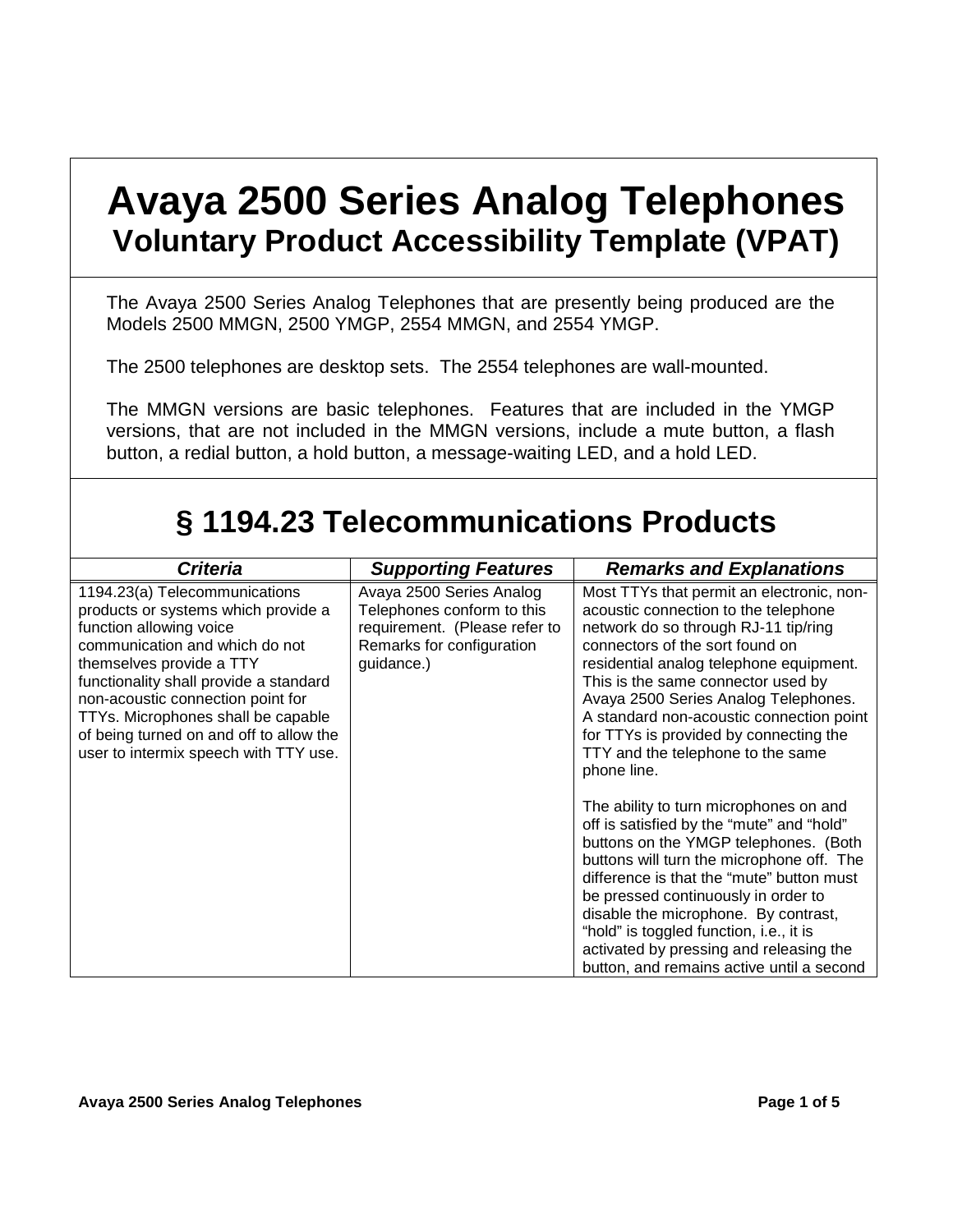|                                                                           |                                                               | press-and-release.)                                                                                                                                                                                                                                                                                                                                                         |
|---------------------------------------------------------------------------|---------------------------------------------------------------|-----------------------------------------------------------------------------------------------------------------------------------------------------------------------------------------------------------------------------------------------------------------------------------------------------------------------------------------------------------------------------|
|                                                                           |                                                               | The MMGN telephones do not have a<br>mute or hold function. These phones<br>permit the microphone to be turned on<br>and off when configured in the following<br>manner:                                                                                                                                                                                                    |
|                                                                           |                                                               | The TTY device must be bridged to the<br>telephone and "off-hook" continuously<br>during the call. The user may turn the<br>telephone's microphone off by placing<br>the handset in the cradle. (The call is not<br>dropped because the TTY is bridged<br>onto the line and is still active.) Lifting<br>the handset out of the cradle will turn the<br>microphone back on. |
| 1194.23(b) Telecommunications                                             | Avaya 2500 Series Analog                                      | When Avaya 2500 Series Analog                                                                                                                                                                                                                                                                                                                                               |
| products, which include voice                                             | Telephones conform to this                                    | Telephones are configured in the manner                                                                                                                                                                                                                                                                                                                                     |
| communication functionality, shall                                        | requirement.                                                  | described in the Remarks for 1194.23(a),                                                                                                                                                                                                                                                                                                                                    |
| support all commonly used cross-                                          |                                                               | all of the cross-manufacturer non-                                                                                                                                                                                                                                                                                                                                          |
| manufacturer non-proprietary<br>standard TTY signal protocols.            |                                                               | proprietary TTY signal protocols that are<br>commonly used in the US are supported.                                                                                                                                                                                                                                                                                         |
| 1194.23(c) Voice mail, auto-                                              | This requirement applies to                                   | There is no aspect of Avaya 2500 Series                                                                                                                                                                                                                                                                                                                                     |
| attendant, and interactive voice                                          | voice mail, auto-attendant,                                   | Analog Telephones that would interfere                                                                                                                                                                                                                                                                                                                                      |
| response telecommunications                                               | and interactive voice                                         | with the operation or compliance of voice                                                                                                                                                                                                                                                                                                                                   |
| systems shall be usable by TTY users                                      | response systems. It does                                     | mail, auto-attendant, or interactive voice                                                                                                                                                                                                                                                                                                                                  |
| with their TTYs.                                                          | not apply to Avaya 2500<br>Series Analog Telephones.          | response systems.                                                                                                                                                                                                                                                                                                                                                           |
| 1194.23(d) Voice mail, messaging,                                         | This requirement applies to                                   | There is no aspect of Avaya 2500 Series                                                                                                                                                                                                                                                                                                                                     |
| auto-attendant, and interactive voice                                     | voice mail, auto-attendant,                                   | Analog Telephones that would interfere                                                                                                                                                                                                                                                                                                                                      |
| response telecommunications                                               | and interactive voice                                         | with the operation or compliance of voice                                                                                                                                                                                                                                                                                                                                   |
| systems that require a response from                                      | response systems. It does                                     | mail, auto-attendant, or interactive voice                                                                                                                                                                                                                                                                                                                                  |
| a user within a time interval, shall give                                 | not apply to Avaya 2500                                       | response systems.                                                                                                                                                                                                                                                                                                                                                           |
| an alert when the time interval is<br>about to run out, and shall provide | Series Analog Telephones.                                     |                                                                                                                                                                                                                                                                                                                                                                             |
| sufficient time for the user to indicate                                  |                                                               |                                                                                                                                                                                                                                                                                                                                                                             |
| more time is required.                                                    |                                                               |                                                                                                                                                                                                                                                                                                                                                                             |
| 1194.23(e) Where provided, caller                                         | This requirement does not                                     | Standard residential-grade caller ID                                                                                                                                                                                                                                                                                                                                        |
| identification and similar                                                | apply to Avaya 2500 Series                                    | adjuncts may be used in conjunction with                                                                                                                                                                                                                                                                                                                                    |
| telecommunications functions shall                                        | Analog Telephones because                                     | Avaya 2500 Series Analog Telephones.                                                                                                                                                                                                                                                                                                                                        |
| also be available for users of TTYs,                                      | these telephones do not have                                  | (Although most of these adjuncts provide                                                                                                                                                                                                                                                                                                                                    |
| and for users who cannot see                                              | a built-in caller ID capability.                              | LCD displays, voice-output adjuncts are                                                                                                                                                                                                                                                                                                                                     |
| displays.                                                                 | Nevertheless, for users who<br>require caller ID information, | available for people with visual<br>impairments.) These adjuncts are                                                                                                                                                                                                                                                                                                        |
|                                                                           | these telephones may be                                       | connected to the telephones in exactly                                                                                                                                                                                                                                                                                                                                      |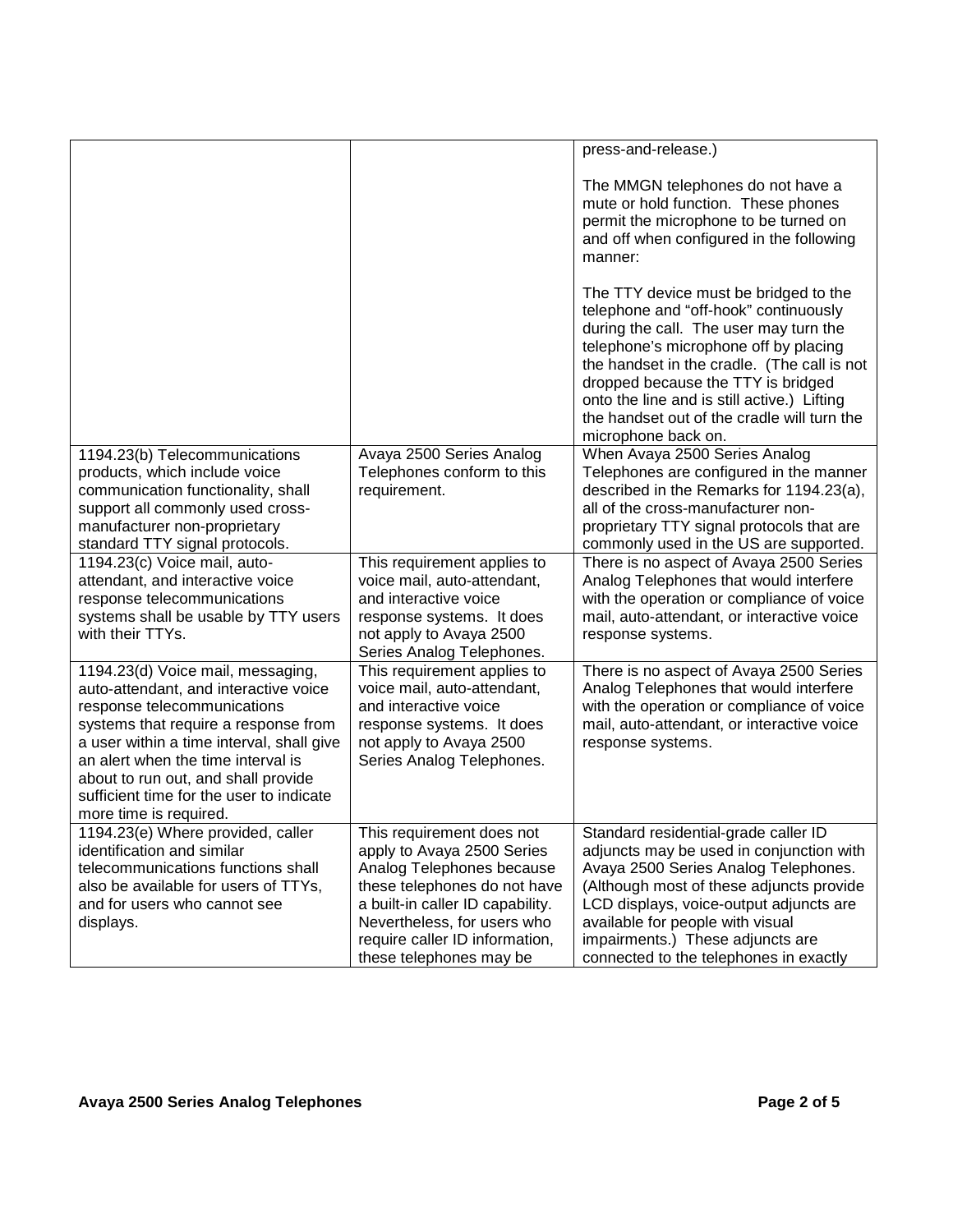|                                                                                                                                                                                                                                                      | used in conjunction with<br>readily available caller ID<br>adjuncts. (Refer to the<br>Remarks section for more<br>information.)                | the same way that they are used with<br>residential telephone equipment. The use<br>of a caller ID adjunct will not interfere<br>with the telephone's ability to satisfy<br>other accessibility requirements, such<br>TTY compatibility.                                                        |
|------------------------------------------------------------------------------------------------------------------------------------------------------------------------------------------------------------------------------------------------------|------------------------------------------------------------------------------------------------------------------------------------------------|-------------------------------------------------------------------------------------------------------------------------------------------------------------------------------------------------------------------------------------------------------------------------------------------------|
| 1194.23(f) For transmitted voice<br>signals, telecommunications products<br>shall provide a gain adjustable up to a<br>minimum of 20 dB. For incremental<br>volume control, at least one<br>intermediate step of 12 dB of gain<br>shall be provided. | Avaya 2500 Series Analog<br>Telephones conform to this<br>requirement when used in<br>conjunction with an Avaya<br>variable amplitude handset. | Avaya variable amplified handsets are<br>available in a variety of shapes and<br>colors. The models also differ in their<br>electrical characteristics. When<br>purchasing one of these handsets, it is<br>important to select one that will be<br>compatible with the associated<br>telephone. |
|                                                                                                                                                                                                                                                      |                                                                                                                                                | Avaya 2500 Series Analog Telephones<br>use Avaya K-type handsets. For users<br>and environments that also require<br>compliance with 1194.23(g), Avaya<br>Model K8S2-003 and K8S2-215<br>handsets are recommended.                                                                              |
| 1194.23(g) If the telecommunications                                                                                                                                                                                                                 | Avaya 2500 Series Analog                                                                                                                       | Avaya 2500 Series Analog Telephones                                                                                                                                                                                                                                                             |
| product allows a user to adjust the                                                                                                                                                                                                                  | Telephones conform to this                                                                                                                     | use Avaya K-type handsets.                                                                                                                                                                                                                                                                      |
| receive volume, a function shall be                                                                                                                                                                                                                  | requirement when used in                                                                                                                       | Requirements 1194.23(f) and 1194.23(g)                                                                                                                                                                                                                                                          |
| provided to automatically reset the                                                                                                                                                                                                                  | conjunction with an Avaya                                                                                                                      | are satisfied when the telephone is                                                                                                                                                                                                                                                             |
| volume to the default level after every                                                                                                                                                                                                              | variable amplitude push-to-                                                                                                                    | equipped with an Avaya Model K8S2-003                                                                                                                                                                                                                                                           |
| use.                                                                                                                                                                                                                                                 | listen handset.                                                                                                                                | or K8S2-215 handset.                                                                                                                                                                                                                                                                            |
| 1194.23(h) Where a                                                                                                                                                                                                                                   | Avaya 2500 Series Analog                                                                                                                       | All Avaya handsets have primary electro-                                                                                                                                                                                                                                                        |
| telecommunications product delivers<br>output by an audio transducer which                                                                                                                                                                           | Telephones conform to this<br>requirement.                                                                                                     | magnetic inductive coils, permitting the<br>phones to be used with inductively                                                                                                                                                                                                                  |
| is normally held up to the ear, a                                                                                                                                                                                                                    |                                                                                                                                                | coupled assistive hearing devices such                                                                                                                                                                                                                                                          |
| means for effective magnetic wireless                                                                                                                                                                                                                |                                                                                                                                                | as telecoil-equipped hearing aids and                                                                                                                                                                                                                                                           |
| coupling to hearing technologies shall                                                                                                                                                                                                               |                                                                                                                                                | cochlear implants.                                                                                                                                                                                                                                                                              |
| be provided.                                                                                                                                                                                                                                         |                                                                                                                                                |                                                                                                                                                                                                                                                                                                 |
| 1194.23(i) Interference to hearing                                                                                                                                                                                                                   | Avaya 2500 Series Analog                                                                                                                       | Avaya 2500 Series Analog Telephones                                                                                                                                                                                                                                                             |
| technologies (including hearing aids,                                                                                                                                                                                                                | Telephones conform to this                                                                                                                     | conform to FCC standards for electro-                                                                                                                                                                                                                                                           |
| cochlear implants, and assistive                                                                                                                                                                                                                     | requirement.                                                                                                                                   | magnetic shielding.                                                                                                                                                                                                                                                                             |
| listening devices) shall be reduced to                                                                                                                                                                                                               |                                                                                                                                                |                                                                                                                                                                                                                                                                                                 |
| the lowest possible level that allows a<br>user of hearing technologies to utilize                                                                                                                                                                   |                                                                                                                                                |                                                                                                                                                                                                                                                                                                 |
| the telecommunications product.                                                                                                                                                                                                                      |                                                                                                                                                |                                                                                                                                                                                                                                                                                                 |
| 1194.23(j) Products that transmit or                                                                                                                                                                                                                 | Avaya 2500 Series Analog                                                                                                                       | When Avaya 2500 Series Analog                                                                                                                                                                                                                                                                   |
| conduct information or                                                                                                                                                                                                                               | Telephones conform to this                                                                                                                     | Telephones are configured in the manner                                                                                                                                                                                                                                                         |
| communication, shall pass through                                                                                                                                                                                                                    | requirement.                                                                                                                                   | described in the Remarks for 1194.23(a),                                                                                                                                                                                                                                                        |
| cross-manufacturer, non-proprietary,                                                                                                                                                                                                                 |                                                                                                                                                | all of the cross-manufacturer non-                                                                                                                                                                                                                                                              |
| industry-standard codes, translation                                                                                                                                                                                                                 |                                                                                                                                                | proprietary TTY signal protocols that are                                                                                                                                                                                                                                                       |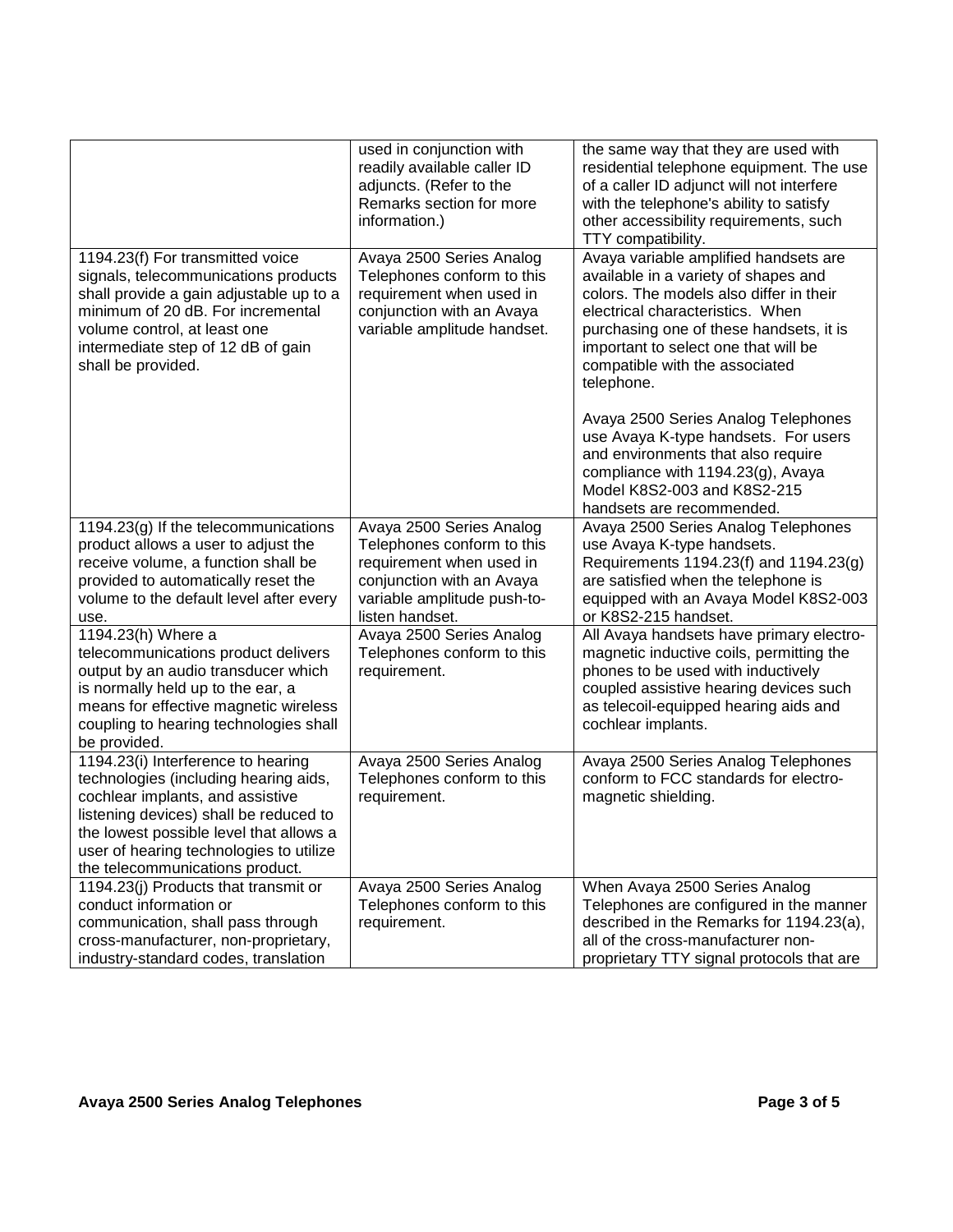| protocols, formats or other information<br>necessary to provide the information<br>or communication in a usable format.<br>Technologies which use encoding,<br>signal compression, format<br>transformation, or similar techniques<br>shall not remove information needed<br>for access or shall restore it upon<br>delivery.                |                                                                                                                                                                 | commonly used in the US are supported.                                                                                                                                                                                                                                                 |
|----------------------------------------------------------------------------------------------------------------------------------------------------------------------------------------------------------------------------------------------------------------------------------------------------------------------------------------------|-----------------------------------------------------------------------------------------------------------------------------------------------------------------|----------------------------------------------------------------------------------------------------------------------------------------------------------------------------------------------------------------------------------------------------------------------------------------|
| 1194.23(k)(1) Products which have<br>mechanically operated controls or<br>keys shall comply with the following:<br>Controls and Keys shall be tactilely<br>discernible without activating the<br>controls or keys.                                                                                                                           | Avaya 2500 Series Analog<br>Telephones conform to this<br>requirement.                                                                                          | The dial pads on Avaya 2500 Series<br>Analog Telephones are arranged in a<br>standard manner, with a raised bar on<br>the 5-key, thereby making "tactile<br>navigation" easier for people with visual<br>impairments.                                                                  |
| 1194.23(k)(2) Products which have<br>mechanically operated controls or<br>keys shall comply with the following:<br>Controls and Keys shall be operable<br>with one hand and shall not require<br>tight grasping, pinching, twisting of<br>the wrist. The force required to<br>activate controls and keys shall be 5<br>lbs. (22.2N) maximum. | Avaya 2500 Series Analog<br>Telephones conform to this<br>requirement.                                                                                          |                                                                                                                                                                                                                                                                                        |
| 1194.23(k)(3) Products which have<br>mechanically operated controls or<br>keys shall comply with the following: If<br>key repeat is supported, the delay<br>before repeat shall be adjustable to at<br>least 2 seconds. Key repeat rate shall<br>be adjustable to 2 seconds per<br>character.                                                | Avaya 2500 Series Analog<br>Telephones conform to this<br>requirement.                                                                                          | There are no key repeat functions in<br>Avaya 2500 Series Analog Telephones.                                                                                                                                                                                                           |
| 1194.23(k)(4) Products which have<br>mechanically operated controls or<br>keys shall comply with the following:<br>The status of all locking or toggle<br>controls or keys shall be visually<br>discernible, and discernible either<br>through touch or sound.                                                                               | This requirement does not<br>apply to Avaya 2500 Series<br><b>MMGN Analog Telephones</b><br>because these phones have<br>no locking keys or toggle<br>controls. | On Avaya 2500 Series YMGP Analog<br>Telephones, a red LED illuminates when<br>the phone is on hold. In addition, the "on<br>hold" condition is discernible audibly by<br>listening for the presence or absence of<br>circuit noise and/or audio transmissions<br>from the other party. |
|                                                                                                                                                                                                                                                                                                                                              | Avaya 2500 Series YMGP<br>Analog Telephones conform<br>to this requirement. (Please<br>refer to Remarks for<br>configuration guidance.)                         | On Avaya 2500 Series YMGP Analog<br>Telephones, a red LED illuminates when<br>the associated voicemail mailbox<br>contains one or more new messages.<br>This condition is discernible audibly by<br>enabling the "stutter dial tone" function                                          |